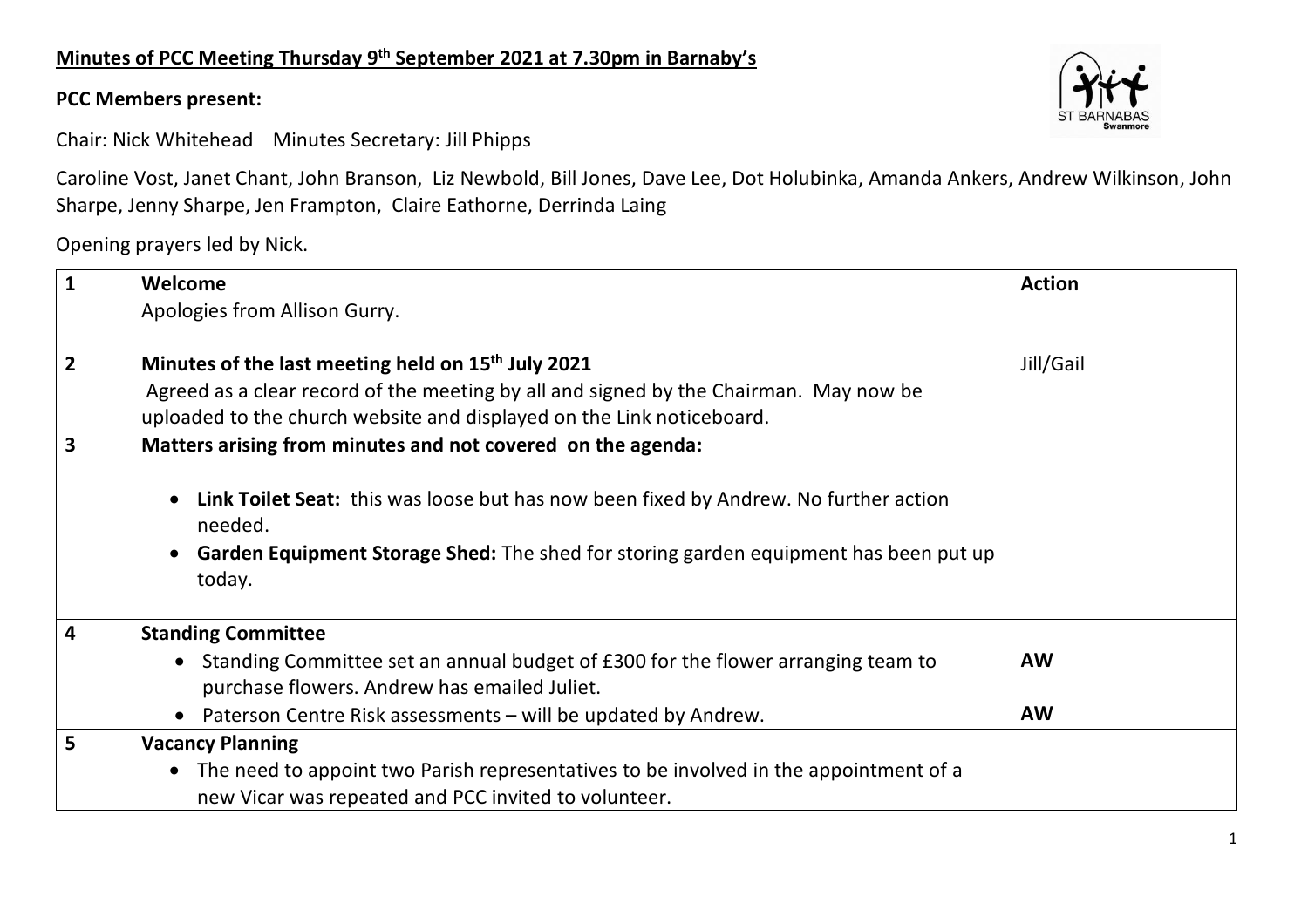| • Parish Profile: Amanda had circulated the current draft profile which PCC members had<br>All to email<br>commented and suggested corrections. Amanda requested help with the following pages:<br>corrections to Amanda<br>Page 12 - Ministry Team - Jill<br>with page numbers<br>Page $15 -$ Barnaby's - Liz<br>using the<br>Page $16$ – Connecting with our community – Liz<br>vision@stbarnabas.org<br>Page 17 - Andrew<br>address<br>Page $18$ – The Church – Nick<br>Needs a letter from Archdeacon Will - Janet & Dave<br>Page 20 - our Buildings - AA to ask Bertie for any photos<br>It was noted that we need to include the different teams in church<br>Amanda will re-circulate the Parish Profile once corrected.<br>Nick expressed huge thanks to Amanda on behalf of all the PCC for the work she has done on<br>this.<br>$6\phantom{1}$<br><b>Deanery Planning</b><br>The report from the Working Group of the Deanery Mission & Pastoral Committee had been<br>circulated to the PCC prior to the meeting along with the references for the report.<br>There were questions and much discussion on the recommendations, particularly that there is<br>not sufficient emphasis on a named person for each church within the cluster of churches. Also<br>concern that without a named person in Swanmore, our Vicarage may be sold.<br>Summary of discussion:<br>• St Barnabas PCC feel strongly that there needs to be paid ministry based in Swanmore and<br><b>JP</b><br>operating out of Swanmore Vicarage<br>• If there should be links with neighbouring parishes, the PCC would look favourably to<br>Shedfield<br>Jill to take comments back to the Mission & Pastoral Committee meeting on 15 <sup>th</sup> September.<br>$\overline{7}$<br>Barnaby's.<br>Mike Holubinka had sent an email update to all with costings and updates on the progress of<br>planning for the canopy. |  |  |
|-------------------------------------------------------------------------------------------------------------------------------------------------------------------------------------------------------------------------------------------------------------------------------------------------------------------------------------------------------------------------------------------------------------------------------------------------------------------------------------------------------------------------------------------------------------------------------------------------------------------------------------------------------------------------------------------------------------------------------------------------------------------------------------------------------------------------------------------------------------------------------------------------------------------------------------------------------------------------------------------------------------------------------------------------------------------------------------------------------------------------------------------------------------------------------------------------------------------------------------------------------------------------------------------------------------------------------------------------------------------------------------------------------------------------------------------------------------------------------------------------------------------------------------------------------------------------------------------------------------------------------------------------------------------------------------------------------------------------------------------------------------------------------------------------------------------------------------------------------------------------------------------------------------|--|--|
|                                                                                                                                                                                                                                                                                                                                                                                                                                                                                                                                                                                                                                                                                                                                                                                                                                                                                                                                                                                                                                                                                                                                                                                                                                                                                                                                                                                                                                                                                                                                                                                                                                                                                                                                                                                                                                                                                                             |  |  |
|                                                                                                                                                                                                                                                                                                                                                                                                                                                                                                                                                                                                                                                                                                                                                                                                                                                                                                                                                                                                                                                                                                                                                                                                                                                                                                                                                                                                                                                                                                                                                                                                                                                                                                                                                                                                                                                                                                             |  |  |
|                                                                                                                                                                                                                                                                                                                                                                                                                                                                                                                                                                                                                                                                                                                                                                                                                                                                                                                                                                                                                                                                                                                                                                                                                                                                                                                                                                                                                                                                                                                                                                                                                                                                                                                                                                                                                                                                                                             |  |  |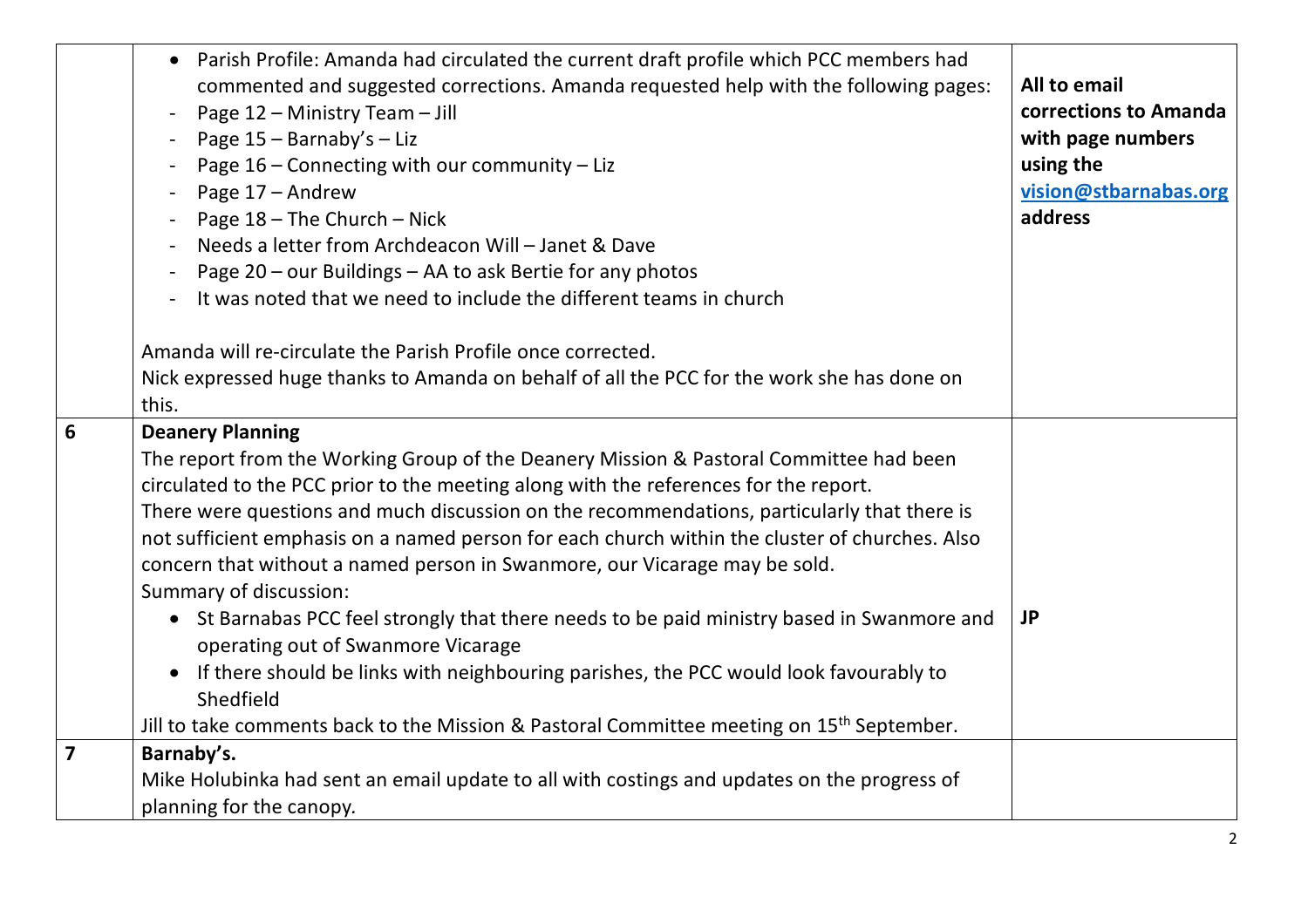| Faculty - canopy and extractor has been submitted - Janet Chant                                                    |  |
|--------------------------------------------------------------------------------------------------------------------|--|
| Planning application WCC - canopy and extractor, has been submitted - Mike Holubinka                               |  |
| Positions for footings ofr canopy stand defined - 50 x 50 x 60cm deep x2, volunteers required to excavate (subject |  |
| to permissions being approved).                                                                                    |  |
|                                                                                                                    |  |
| Expenditure since the TAD Grant application/receipts of monies;                                                    |  |
|                                                                                                                    |  |
| Eko all weather table tops - Tiger Furniture Ltd. £896.49                                                          |  |
| 12 Chairs - Easyequipment.com £374.70                                                                              |  |
| Planning application - Winchester City Council £262.00                                                             |  |
| Cable for tables & chairs - Amazon £24.99                                                                          |  |
| Locks for tables & chairs - Powertools Direct £39.13                                                               |  |
| Extractor fan, controller, cable and ancillaries - JBM Electrical £261.52                                          |  |
| Circular replacement glass with aperture for fan - County Glass £48.16                                             |  |
|                                                                                                                    |  |
| All prices inclusive of vat                                                                                        |  |
|                                                                                                                    |  |
| Total spend to date: £1906.99                                                                                      |  |
|                                                                                                                    |  |
| Quote for canopy - Crocodilla £4646.40                                                                             |  |
|                                                                                                                    |  |
| Total to date including canopy £6553.39                                                                            |  |
| TAD Grant £5000.00, PCC approved additional expenditure £2000.00                                                   |  |
|                                                                                                                    |  |
| Additional works as yet not costed:-                                                                               |  |
|                                                                                                                    |  |
| Electrical work for isolator to power canopy - John Branson                                                        |  |
| Electrical work for wiring Extractor - John Branson - else MH will do at no cost                                   |  |
| Foundations for canopy stand - Concrete to be supplied by installer within cost of canopy - excavation of holes -  |  |
| volunteers?                                                                                                        |  |
|                                                                                                                    |  |
| Other items not as yet purchased - Pop-up gazebos (lack of clarity on the part of Barnaby's Business Team)         |  |
|                                                                                                                    |  |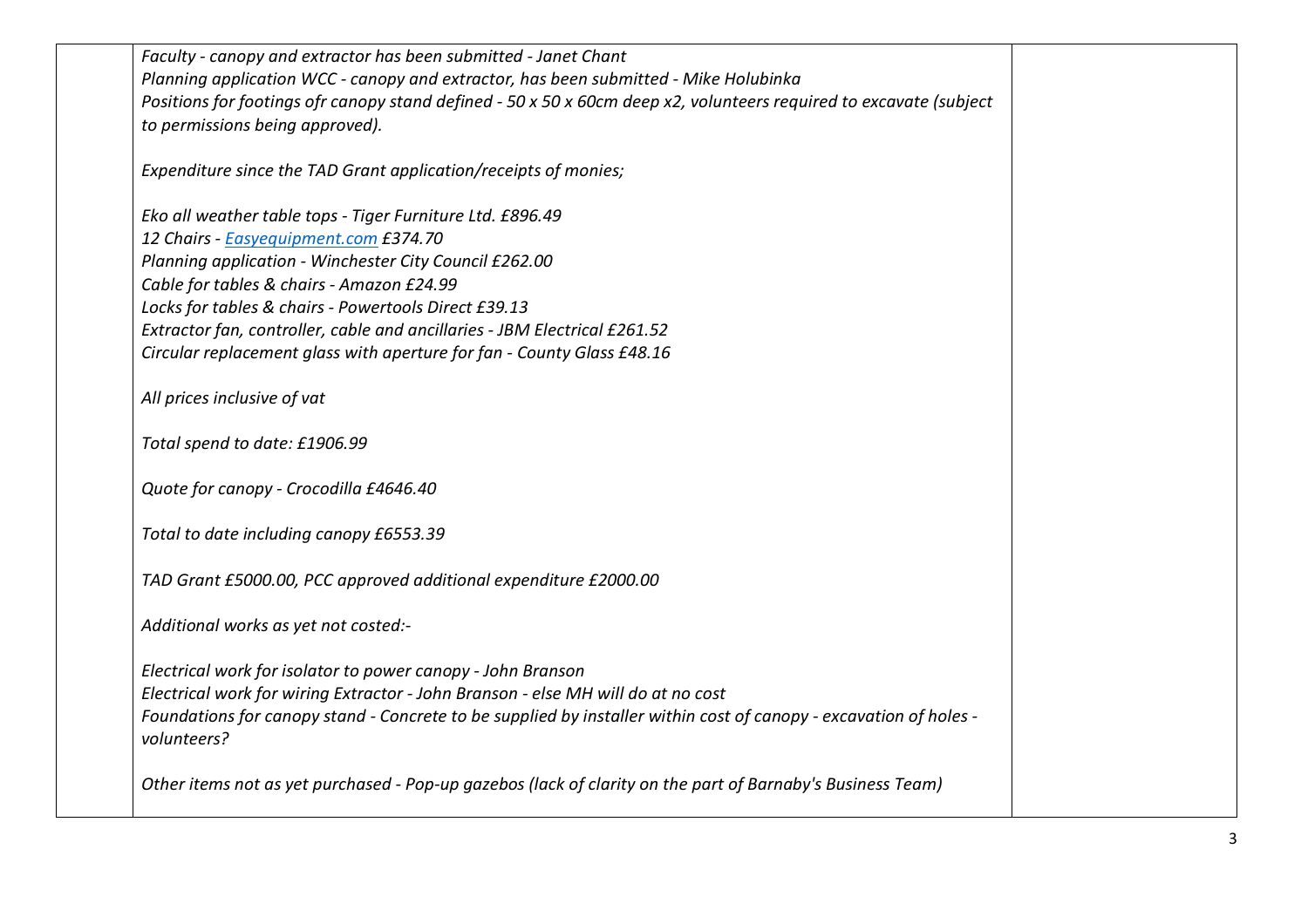|    | Thanks were expressed to Mike and Dot for all the work on this.                                                                                                                            |                         |
|----|--------------------------------------------------------------------------------------------------------------------------------------------------------------------------------------------|-------------------------|
| 8. | <b>Safeguarding</b>                                                                                                                                                                        |                         |
|    | Caroline reported that no Safeguarding issues had come to her attention. The recent publication                                                                                            |                         |
|    | of the Child Sexual Abuse report may result in some changes.                                                                                                                               |                         |
|    | DBS: most people in St Barnabas who were in need of DBS are now updated or renewed.                                                                                                        |                         |
|    | Caroline advised that some mail from the Diocese comes via post and a secure address is                                                                                                    |                         |
|    | required now that the Vicarage address can't be used. A separate post box was suggested but                                                                                                | AW/CV                   |
|    | Andrew offered to provide his address for the Diocese.                                                                                                                                     |                         |
|    | Training: the Diocese are emphasising the importance of all leaders being up to date in training.                                                                                          |                         |
|    | This impacts on planned events eg Sunday club which could be cancelled if leaders are not up to                                                                                            | All                     |
|    | date with all Safeguarding training.                                                                                                                                                       |                         |
|    | [Post meeting comment from Chair: Caroline Vost always alerts people when their safeguarding                                                                                               |                         |
|    | needs updating]                                                                                                                                                                            |                         |
| 9. | <b>Finance Report</b>                                                                                                                                                                      |                         |
|    | Andrew had sent a report to PCC showing that we were in deficit at the end of July. However, we                                                                                            |                         |
|    | have since received from the will of Ada Marjorie Charlwood, the sum of £17,500 as an interim                                                                                              |                         |
|    | legacy for the upkeep of the churchyard.                                                                                                                                                   |                         |
|    | Andrew wishes to purchase a permanently mounted card machine for church use; this costs £359                                                                                               | <b>AW/Churchwardens</b> |
|    | incl VAT and has been approved by Standing Committee. The location of the machine in church                                                                                                |                         |
|    | will be decided by the Churchwardens and Treasurer.                                                                                                                                        |                         |
|    |                                                                                                                                                                                            | <b>DL</b>               |
|    | Derrinda advised that those counting the church cash collections after church must have 2<br>signatures and the counting slip should be included with the money in the safe. Derrinda will |                         |
|    | ensure all sidesmen are aware.                                                                                                                                                             |                         |
|    | Magazine Advertising rates: Andrew explained that it is time to review the rates but taking                                                                                                |                         |
|    | various factors into account, it was agreed not to increase the charges until next year. We should                                                                                         |                         |
|    | look to increase the circulation- suggestions included asking the Post Office and Estate Agents in                                                                                         |                         |
|    | Bishops Waltham to take copies.                                                                                                                                                            |                         |
|    |                                                                                                                                                                                            | AA/JB                   |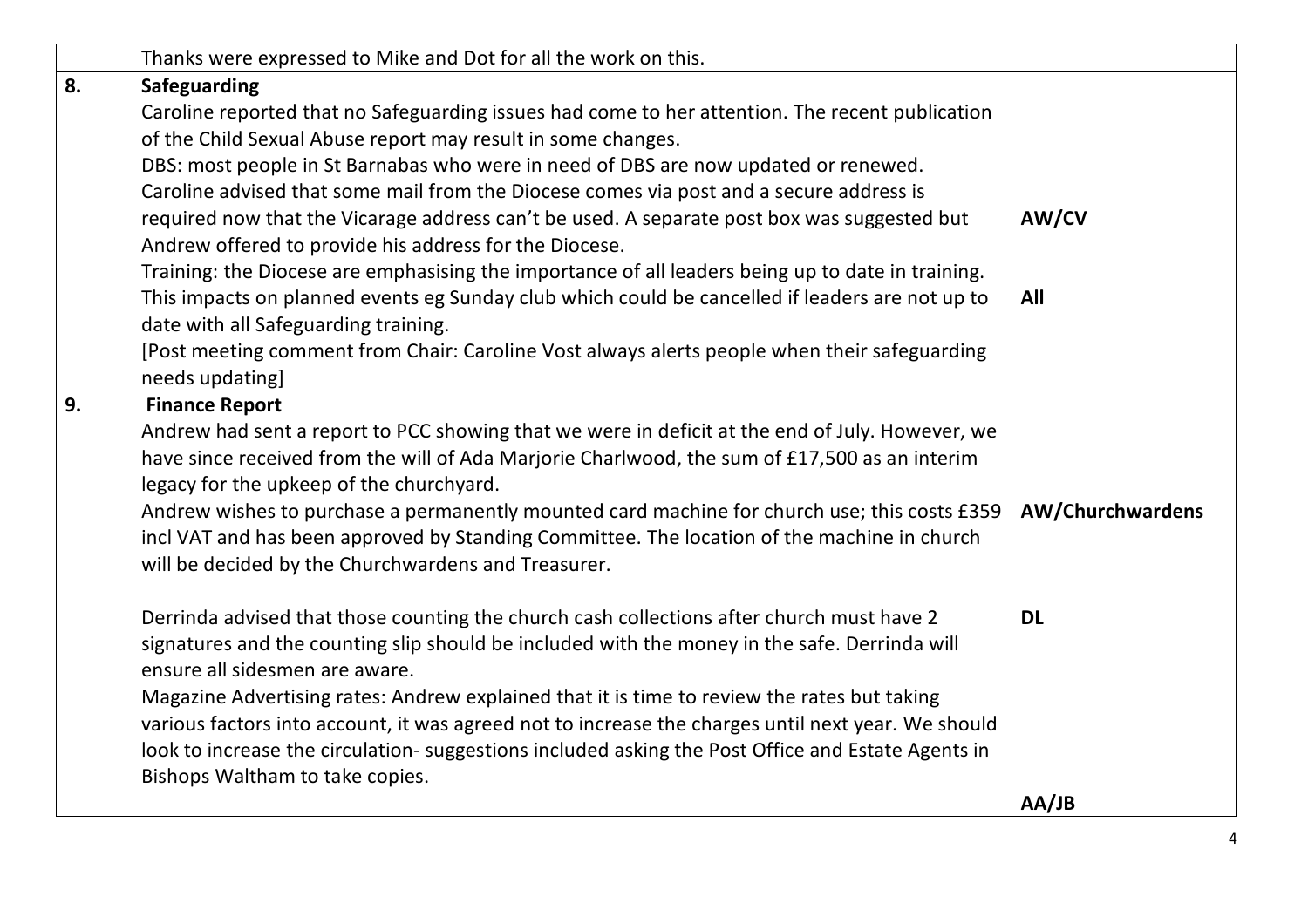|     | It was also suggested that a Christmas card delivered to all homes in the village along with the<br>magazine, would raise awareness. John B suggested a design.                                                                                                                                                                                                                                                                                                                                                                                                                                                                                                                                                                                                             |                                                                                                |
|-----|-----------------------------------------------------------------------------------------------------------------------------------------------------------------------------------------------------------------------------------------------------------------------------------------------------------------------------------------------------------------------------------------------------------------------------------------------------------------------------------------------------------------------------------------------------------------------------------------------------------------------------------------------------------------------------------------------------------------------------------------------------------------------------|------------------------------------------------------------------------------------------------|
| 10  | <b>Pastoral Visiting Team</b><br>Hazel had written a paper suggesting the re-establishing of Pastoral Visiting Team; this would<br>meet every 8-10 weeks for supervision and making plans. Training will be included, DBS renewed<br>or applied for, and the aim is to develop teams for different areas, eg baptisms, bereavement,<br>hospital visiting, welcoming new members etc.<br>Hazel has volunteered to lead and coordinate this, beginning the process in late<br>October/November with a view to starting in January 2022.<br>PCC were unanimously in favour of this.                                                                                                                                                                                            | All interested to email<br><b>Hazel stating which</b><br>group they would like<br>to focus on. |
| 11  | <b>Primary School Foundation Governors</b><br>We are currently looking to fill 3 Foundation Governor spaces on the Governing Body of our<br>Primary School. Jenny Maunder has volunteered and with a background in Science, Secondary<br>School teaching, and school management, has a wide based skill set to offer. She has met with<br>the Chair of Governors and attended a committee meeting as an observer. Jenny has completed<br>her application form and been in touch with Caroline re a DBS.<br>PCC propose to support Jenny's nomination as a Foundation Governor:<br>Proposed by Amanda Ankers<br>Seconded by Claire Eathorne<br>Unanimous vote from PCC.<br>Jill & Nick to sign the Diocesan application form and return to Jenny for sending to the Diocese. | <b>JP</b>                                                                                      |
| 12. | <b>Church Wardens Update.</b><br>The Churchwardens are going to St John's Shedfield next week for the Arch Deacon's Visitation<br>and a service at 7pm.<br>PCC were encouraged to pray for Janet & Dave as they are commissioned for their<br>responsibilities.                                                                                                                                                                                                                                                                                                                                                                                                                                                                                                             | All                                                                                            |
| 13  | <b>Dates for the Diary:</b>                                                                                                                                                                                                                                                                                                                                                                                                                                                                                                                                                                                                                                                                                                                                                 |                                                                                                |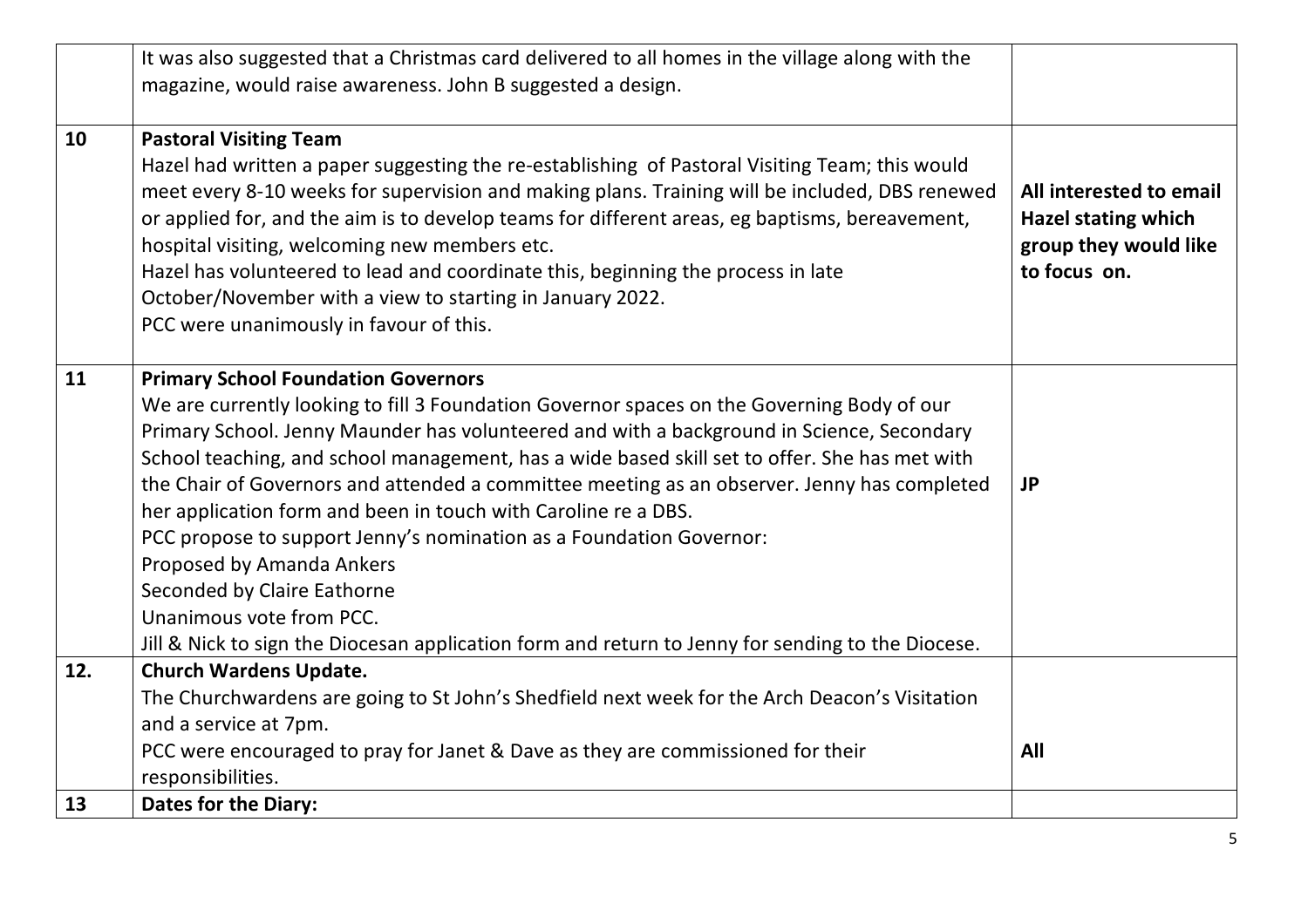|    | • PCC Awayday – this is a half day for the PCC to review the St BiGGi plan (copies given out<br>at the meeting). The meeting will be held in the Paterson Centre (booked) from 10am to<br>1pm. PCC asked if Hazel would facilitate the meeting.<br>• Commissioning of the PCC: this will take place in the 10am Harvest service on Sunday 3rd<br>October. All members of PCC were asked to attend.                                                                                                                                                                                                                                                                                                                                                                                                                                                                                                                                                                                                                                                                                                                                                                                                                                                                                                                                                                                                                                                                                                                                                                                                         | All<br>NW/HW                                                            |
|----|------------------------------------------------------------------------------------------------------------------------------------------------------------------------------------------------------------------------------------------------------------------------------------------------------------------------------------------------------------------------------------------------------------------------------------------------------------------------------------------------------------------------------------------------------------------------------------------------------------------------------------------------------------------------------------------------------------------------------------------------------------------------------------------------------------------------------------------------------------------------------------------------------------------------------------------------------------------------------------------------------------------------------------------------------------------------------------------------------------------------------------------------------------------------------------------------------------------------------------------------------------------------------------------------------------------------------------------------------------------------------------------------------------------------------------------------------------------------------------------------------------------------------------------------------------------------------------------------------------|-------------------------------------------------------------------------|
| 14 | Items of general interest<br>• Marriage registers: the old registers have all been safely returned and Hazel has receipts.<br>Janet requested the receipts to be stored safely.<br>Sunday Club: update from Ben (Sunday club is being held in the Link this week as the<br>$\bullet$<br>Paterson Centre is in use):-<br>Due to the age range in SC and new families that have had children baptised being added to the<br>SC email list through Hazel we have decided to split the group.<br>We will have Crèche facilities set up in the main hall for any children under 3. We will have a mat<br>and a selection of toys and books.<br>Parents will have to be present but in time we hope a couple of our older members might like to<br>take this on.<br><b>Sunday Club</b><br>We will continue with the same format in the PC for children aged 3-10 years.<br>We have the new TV now fitted and set up in the cupboard so we hope to use this for songs and<br>clips - we cannot get general TV programmes but you can get You Tube - The TV can also be used<br>by other groups using the hall should they want to.<br><b>Youth Alpha</b><br>Youth Alpha is being held on the second and forth Sunday of each month in Barnaby's (The same<br>Sundays as SC) for those 11+<br>We hope to serve croissant's, toast, tea, coffee and juice on arrival. The group is being led by Sam<br>Lee & Vicki Payne - I have invited Swanmore Methodist and Shirrell Heath Methodist, both<br>Churches had young people attending a Youth Alpha course last year but the course was cut short<br>due to Covid. | HW/JC<br>All: prayers for Youth<br><b>Alpha and Sunday Club</b><br>team |